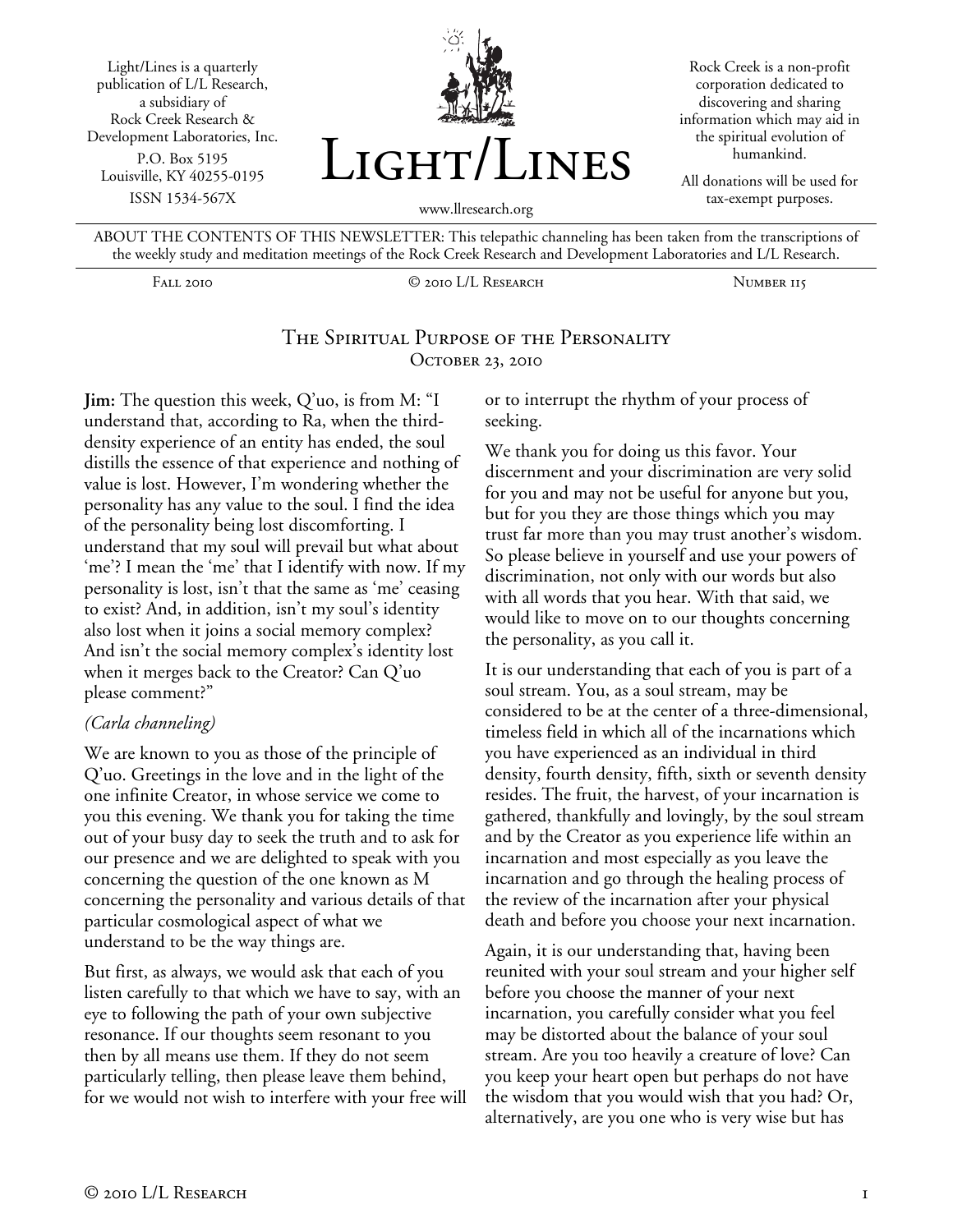trouble opening the heart? Or, as a third possibility, is your incarnation one which has to do with the right use of power? If so, then you may examine those patterns that repeat in your incarnation, analyzing those patterns for the possibility of an imbalance between power and love or an imbalance between power and wisdom.

It is thoughts of this kind that cause you and your higher self to choose the next experience behind the veil of third density. You are always looking, as a soul stream, to lessen distortion and to increase the balance of your soul stream. By balance, we do not mean to imply that the goal of the soul stream is to achieve indifference or neutrality. Rather, we are suggesting that balance is that which enables the entire energy body to remain open within incarnation, so that you may more fully know who you are, you may more fully serve, and you may more fully be the essence of yourself.

That being said, what you experience as your personality is actually a kind of shell. It is a kind of clothing, mask or costume. It is not a trick. That is to say although it is an illusion, all things are illusory to one extent or another. Your personality shell is as real as you know how to make it be. Nevertheless, what you experience as your personality shell or as some might say, the ego, is not the whole of yourself and was never intended to be a true representation of your soul stream.

It is as if you chose to go on a journey, taking that which was needed for that journey—some gifts, some talents, some challenges and limitations and a multitude of possible relationships. The older a soul that you are within one planetary influence, the more relationships that you have had in various incarnations and the more balances of energy that you have shared with those soul streams in past incarnations. And so you have a wide variety of relationships upon which you have already worked, sometimes again and again. Naturally, you gravitate towards working with these same soul streams when you come back into incarnation because they are those with whom you have an instinctive mutual awareness. They are those with whom you have come furthest in understanding and penetrating the personality shell. They are those with whom you have done good work before.

And so, you choose not only your parents and the main relationship of your life, whether it be a mate or a friend, you also set into position a good deal of redundancy so that no matter how many times you walk away from a situation that is shaped thus and so, you will find yourself coming into a relationship which carries those characteristics from which you wish to learn.

We can assure you that you did not simply have it "in for yourself" as this instrument would say. You were not attempting to torture yourself with relationships that were challenging. You were looking to find the love within that relationship and to open to that. You were hoping that the catalyst received during that relationship would lead you to new realizations, new and deeper understandings, new insights.

Therefore, from the standpoint of an incarnation, the personality is very important. It is your handpicked choice of your talents, your limitations, and those relationships you hold dear, and it is designed to function well to place you in the fire of catalyst. You will recall the biblical story of the children in the middle of the fire who were not burned.<sup>1</sup> The fire of incarnation is just such a fire. It is not intended to consume and destroy you. It is intended to refine you; to help you with the process of removing the slag from your ore and mining the gold and precious jewels that are within you.

It is intended to create of you an instrument that is flexible and tempered and strong; light yet sturdy. You are hoping with each incarnation that you undertake to serve and to learn and the personality shell that you know of as yourself is your single, most important resource. Therefore, simply because your personality shell is at one level an illusion, and at best a very incomplete effigy of that which you really are in your soul stream, it sustains you, it gives you continuity, it gives you a way to manage your nature.

Let us look at this concept of one's human nature. Many aspects of human nature are common to all male, female, old, young, it doesn't matter. Others

 $\overline{a}$ <sup>1</sup> This reference is to the story of Shadrach, Meshach and Abednego in the Book of Daniel, Chapter Three, in *The Holy Bible*. Refusing King Nebuchadnezzar, the three men would not bow down to another man's God. So the King threw them into a fiery furnace. However they remained unscathed and eventually the King called them out of the furnace and promoted them. And he made a decree that protected their right to worship their God.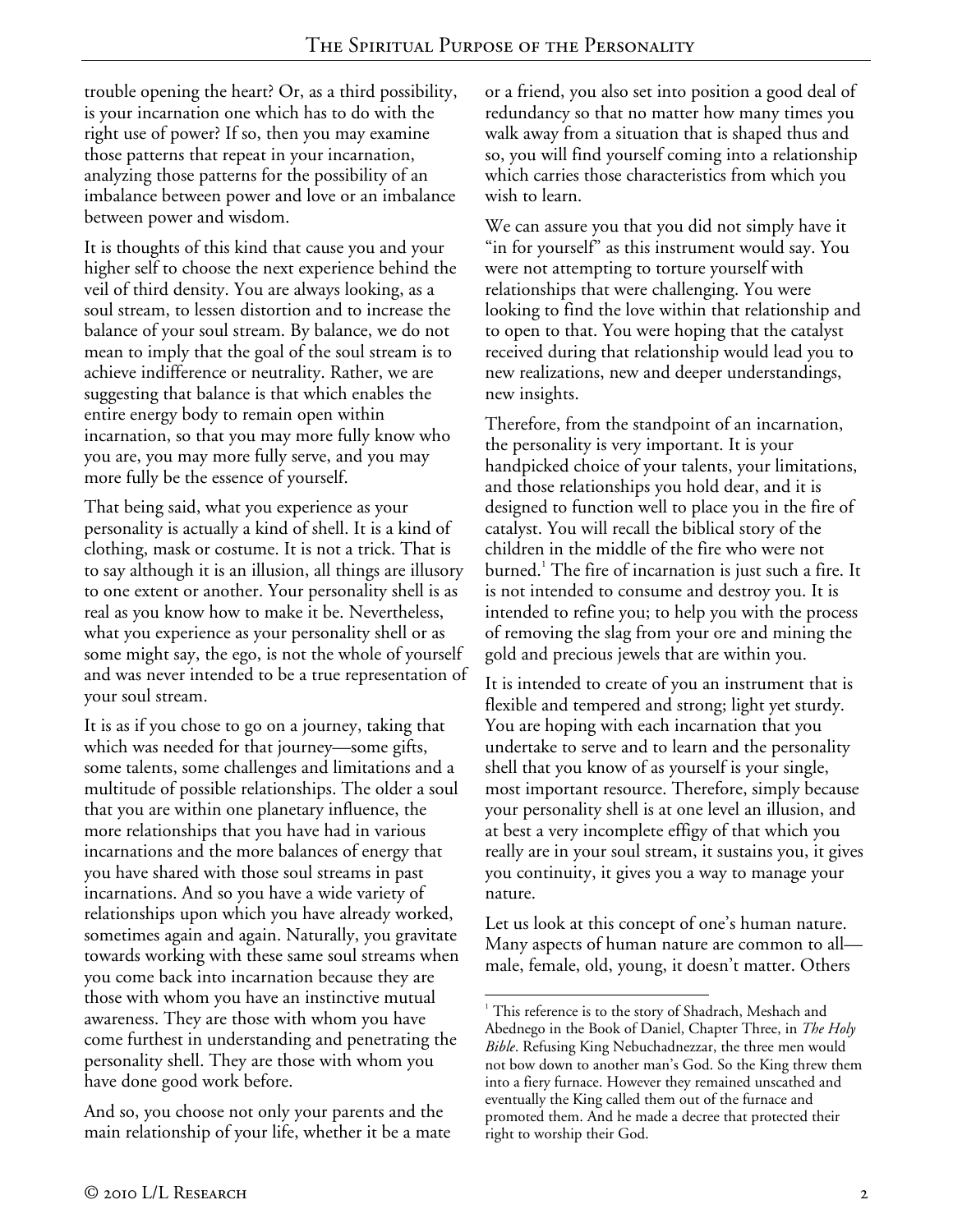are unique to you and your soul stream and you will find, as you work within yourself, asking yourself who you are and why you are here, that these questions encourage that which the one known as Jim was talking about, that process of change. For each time that you ask who you are and why you are here, you clear the surface personality and hope to go deeper than that surface. You hope to know more than simply how you did on an I.Q. test or on a Myers-Briggs Personality Inventory or any other test that purports to explain you to yourself. You're hoping to get from the surface, with its quirks and its oddities of personality, closer and closer to that common nature which all created things have in common. And that is the Logos, the great original Thought of love that is the Creator.

Each of you are part of that Creator and the deepest portion of you that there is is made entirely of love. It is a love that waits for you beyond the reaches of personality. It is a consciousness that resides within you but which is entirely silent. It is almost as though you had within you the character of the Sleeping Beauty that is awakened by the kiss of the Prince.<sup>2</sup> Your inner nature can sleep for a hundred years or you can kiss it awake at any time by paying attention to that inner nature, by seeking it and wooing it as you would a maiden. And when you penetrate into your own open heart, and you experience the love of the Creator that lies therein, it is indeed the Balm of Gilead. It is a healing, strengthening presence, one that it is possible to experience and that it is very helpful to experience.

When you have moved through the gateway to larger life, you, as a soul stream, become aware again of the entire soul stream. Your awareness opens up and expands and as a natural concomitant of that the personality shell drops away. The closest that entities have of knowing that they shall, in their personality shells, move into people's memory, is either in their being known as an author, an actress, or an artist is known by those who admire their work, or by

leaving behind your children, who remember you just as your personality shell was reflected to them.

It is, in most cases, a fairly limited period during which you, as a personality, remain known and remembered, and we feel sure that this is not a satisfactory response to your question, for you would like to know that your life has made a difference, that who you are matters. And yet, my sister, would you care to save all of the details of each and every moment of your life? You are still among the living and yet you have filed many things away under the category of "golden memories." If there were difficulties, you tend to leave them in obscurity while your favorite positive memories are taken out and polished up and perhaps even embroidered upon.

Memory becomes more golden the further away you are from the happenings thereof—unless of course, my friends, you have the misfortune to choose to react negatively to those things which occur to you, in which case you become more and more cynical and bitter and as the one known as Jim said, end up shaking your fist impotently at a Creator that seems to have other interests than yours at heart.

But for most service-to-others entities, the net result of living a long life is that there is an increasing amount of memory that becomes polished and golden and can be trotted out, and many stories told that you enjoy telling over to yourself. And thusly you perpetuate the feeling of the reality of this personality shell. However, in time, even a Shakespeare is less remembered and each of you shall vanish into the Akashic record of your planet and the memories of your soul stream.

So what was it all for if this vital, vibrant, complex personality that you are eventually vanishes? We assure you, for the purposes of this incarnation, this masquerade was necessary and vital. You needed to have a personality shell in place so that you could be a witness to that which you experience and so that you could work out what it is that you wish to do with the incarnation, day by day. It is vital, if work is to be done within an incarnation, to improve the balance of the soul stream, [so] that objective desires are defined and the focus tightened and sharpened.

Each day it is possible for you to set your intention for the day. And each time that you do that, you become more present with yourself and you use your

<sup>&</sup>lt;u>.</u>  $2^{2}$  The classic fairy tale of the Sleeping Beauty was first written down by Charles Perrault in his book, *Contes de ma Mère l'Oye*—in English, *Tales of Mother Goose*. It is perhaps best known to Americans from the Walt Disney film of the same name. After being cast under a spell for a hundred years, Sleeping Beauty is rescued by the handsome Prince with a kiss of love. They of course live happily ever after, even according to the well-named Brothers Grimm.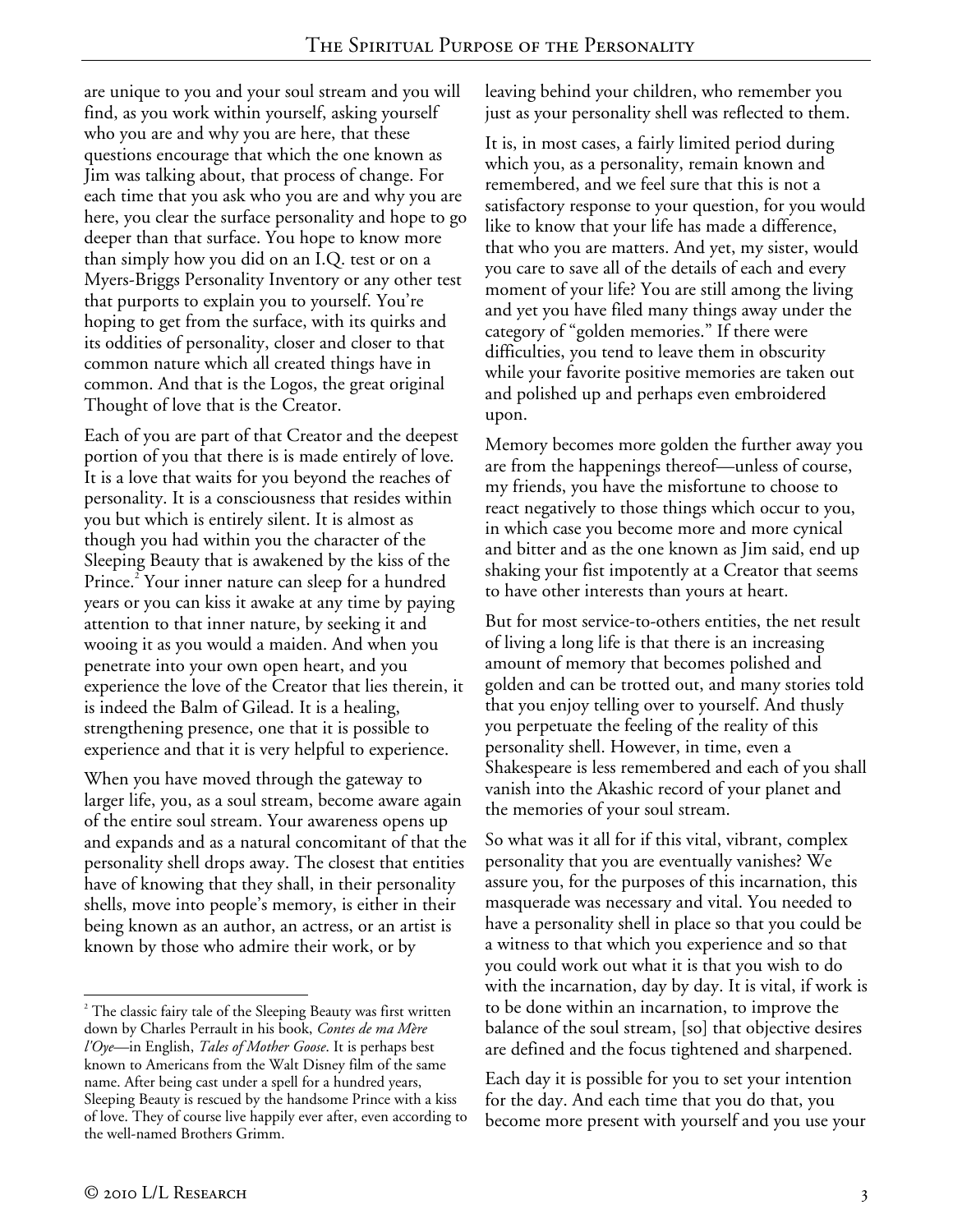incarnational time better. It is as though you have a job of work to do and you have given yourself everything that you need to do that job of work. The fact that it is, at one level, an illusion is not relevant to the work. This work was intended to be done inside the veil. You were not at all supposed to know the true value or meaning of that which occurs to you. Your area of responsibility, shall we say, is in choosing how you shall respond to that which the moment offers you. And it is not expected that you will somehow pierce the veil and become fully aware of a more real part of yourself thereby, logically and in a linear manner choosing the right thing to do.

Quite to the contrary, my friends, your area of work is to increase your faith and strengthen your ability to, as Kierkegaard said, take a leap into the midair of faith. When you are living in faith, you have, as the one known as J said, an overwhelming awareness that all is well. And so you can dwell, even in the midst of seemingly very limiting or challenging circumstances, in joy and gratitude. This is your area of work, to toss yourself into midair, to rely upon the knowledge that all is well, especially when it does not at all seem that all is well.

Indeed, in worse conditions it is more important for you to rest, to find peace in your heart, and to allow a reassuring presence to flow through you and to aid those about you who may be losing heart. These things are not done for linear reasons. These things are a product of a life lived in faith. It is a discussion in itself as to the interplay between the personality shell and a life lived in faith. As you press on, living a life in faith, you will find things falling away from you that you thought were absolutely part of your personality. This does not mean that you cease to have a personality. It means that those quirks and oddities of personality that are no longer necessary for you to do the job you came to do will fall away of their own accord when they are no longer needed.

This instrument, for example, used to live on sweets when she was a little girl and when she was growing up. There was a certain point in her lifetime when she stopped craving them. She would have said that loving sweets was as much a part of her as breathing and now she has found that she is free of the craving for sweets, although she still enjoys them.

It is not that which needs to be disturbing to one, that there will be changes in the personality as the spirit within matures. But it would be foolish for

even the most mature soul to assume that there is no longer a personality shell or an ego, for that clothing for the self is necessary as part of the illusion of Earth, part of the illusion of living in third density. You will find, more and more, as you come to seek the silence with empty hands and a cleared mind, that there is that within you far deeper than the personality and far more attractive to the self that begins to grow and take you with it.

We would move on now to the question concerning whether or not an entity is still that entity when it joins a social memory complex and the answer to that, my friends, is decidedly in the affirmative. You have not experienced, perhaps, in your lifetime, what it is to be fully known, fully accepted, and fully loved. But you shall know those things when you enter the gates of larger life. Even between incarnations you shall experience this. And when you move into a fourth-density social memory complex as part of your choice-making after this incarnation and after your graduation, you will find that the atmosphere in which you exist is far different than you would have imagined.

To the ego or the personality shell it seems an intrusion for people to know your thoughts. However, you will find that it is a great relief. To your ego there are some thoughts that are good and some thoughts that are not good and you would not wish people to know of your secret thoughts. And yet, since all entities have them, they are not a surprise to anyone in fourth density or above. They are a part of an integrated being that contains all things that there are. If you are one with all that there is, do you not contain all things? Consequently it is not a shock to you, in the context of a fourthdensity social memory complex, that those entities which make up the social memory complex have, each and every one of them, a full panoply of thoughts, both positive and negative.

It is, when one is not behind the veil of forgetting as you are in third density, very easy to see what thoughts are leading and how the personality, in a larger sense, is shaped. Consequently, if anything, individuality is stronger when one is part of a social memory complex, because all the other entities involved in the social memory complex have no axe to grind and wish only to support, respect and honor you as a unique individual. And you feel the same towards all those around you. For you see their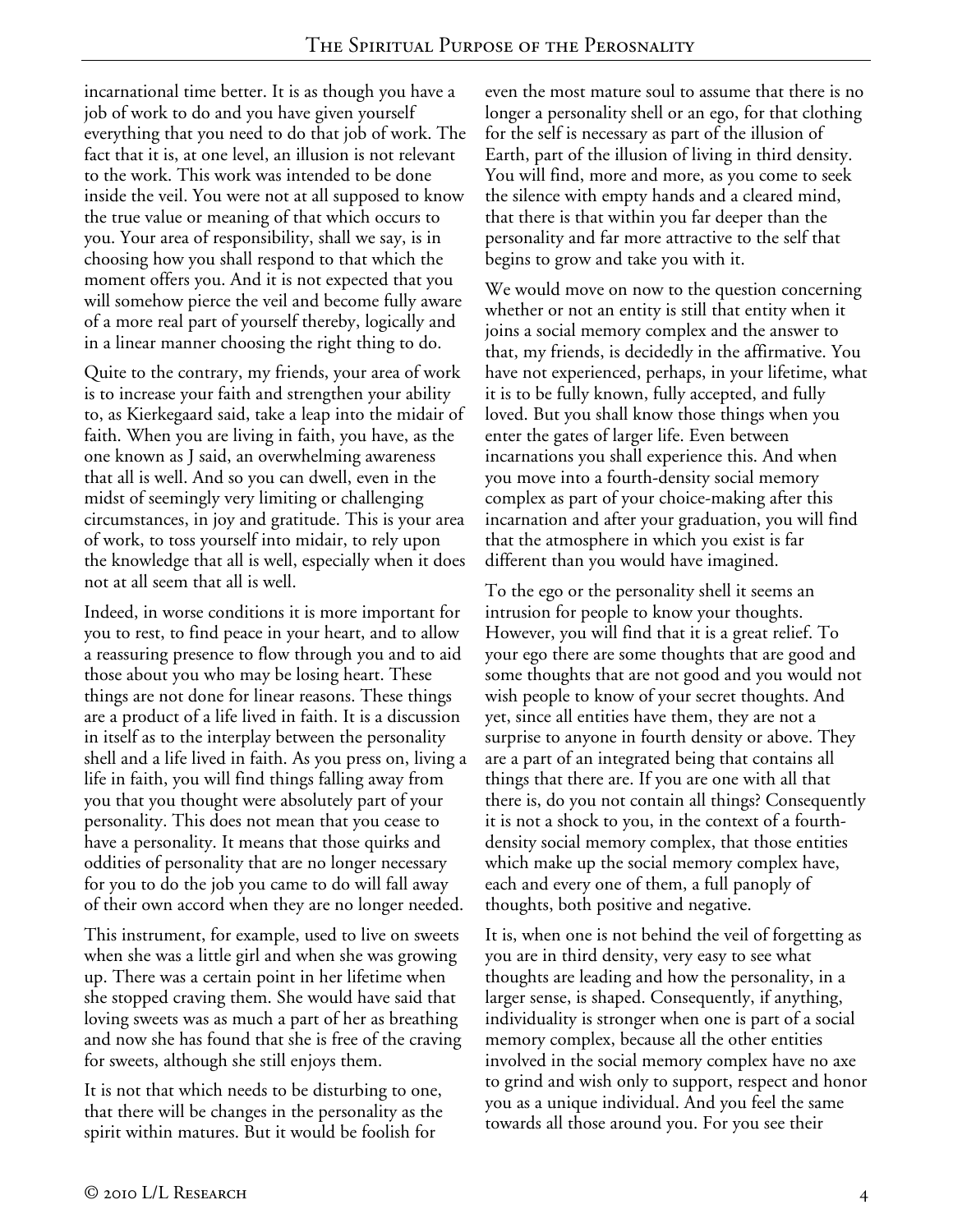suffering and their happiness and all of those things that they experience. You see their desires and their dreams and their hopes. And all of these things warm your heart and teach you. And you in turn teach them. So there is a very good atmosphere for being yourself in a social memory complex. Nothing is lost when you join a social memory complex. You simply focus upon desires that you have in common and, as is the way of collaboration, you are more skillful and effective as part of a group than you were by yourself.

As we talk to you, you know that we are a combination of fourth-density, fifth-density, and sixth-density entities. Those within the principle of Q'uo have not yet gone through the ending of an octave of creation. However, it is our understanding, limited though it may be, that the essence of each part of the Creator that has been sent out remains in potentiation as the Creator breathes and decides again to know Itself better. And when It sends out parts of Itself again, there is a natural tendency to fracture or be splintered into the precisely identical soul stream that you experienced in the previous octave. So in truth, you, as an individual, are never lost. You simply are folded up into the Creator after a full octave of experience. After coming from alpha to omega you start again and you learn again and you desire again and the fruits of that are preserved for the Creator so that It may know Itself ever better.

We realize that we have only scratched the surface of this multifaceted question, but we judge this to be a good time to halt for this particular meeting. We would simply ask if there is a follow-up from any of those present or from the one known as G. We are those of Q'uo.

## *(Pause)*

We are those of Q'uo, and we find the silence to indicate that no follow-up is necessary at this time. May we ask if there is another query in the circle at this time? We are those of Q'uo.

# *(Pause)*

We are those of Q'uo, and find the silence to be resounding indeed! And so we believe that we have exhausted the store of queries that people are willing to vocalize at this time. May we say again what a joy it is to be with you and to share your vibrations. We thank you for the opportunity to share our humble thoughts. It has been a real pleasure. We leave you in the love and in the light of the one infinite Creator. We are known to you as the principle of Q'uo. Adonai, my friends. Adonai vasu. <del>\$</del>

#### **Notes to Our Readers**

Happy autumn, dear seekers! As we send this out, the wood fire is burning at Avalon Farm and all the trees but the oaks and weeping willows have released their gloriously colored leaves. Our thoughts here at Camelot are turning to preparations for Thanksgiving. We will invite friends to fill out our numbers for turkey day. It's a fine day to welcome a crowd and give thanks for all!

Just past are two Gatherings—our 2010 Homecoming, which took place over Labor Day weekend, and the Introductory Gathering for the Third Cycle of Channeling Intensives, which took place just last week. Both Gatherings went extremely well and the good feelings are still with us! Our topic for Homecoming was 2012's winter solstice. To read the transcripts of the talks which Carla offered at that Gathering and the impressive packet of information given to the attendees, go to www.llresearch.org/homecomings/homecoming\_201 0/homecoming\_2010.aspx.

There are no upcoming Gatherings planned at this time, as we are in a holding pattern. Carla has been told she needs surgery to fuse and stabilize the bottom of her spine in order to preserve her ability to walk. However, the date of her surgery has not yet been set. And so we shall wait to plan further Gatherings until Carla's surgical procedure and recovery can be taken into account.

Meanwhile Carla has recovered well from the March 2010 operation fusing the top of her spine and she is getting slowly but surely back to work, writing her articles at www.religionandspirituality.com, initiating a new weekly radio show that airs on www.blogtalkradio.com on Friday nights at 9:00 EST, and holding public meetings for meditation and discussion on Saturday nights at 8:00 p.m.

With the holidays upon us, we encourage you to browse our online store at www.bring4th.org for goodies to give. We have some handsome new long tees and hoodies with the L/L Research logo, as well as the old faithful tee shirts in new colors, and over a dozen books from which to choose. And don't forget oddball items such as bumper stickers. Every purchase helps our income stream, and keeps Melissa